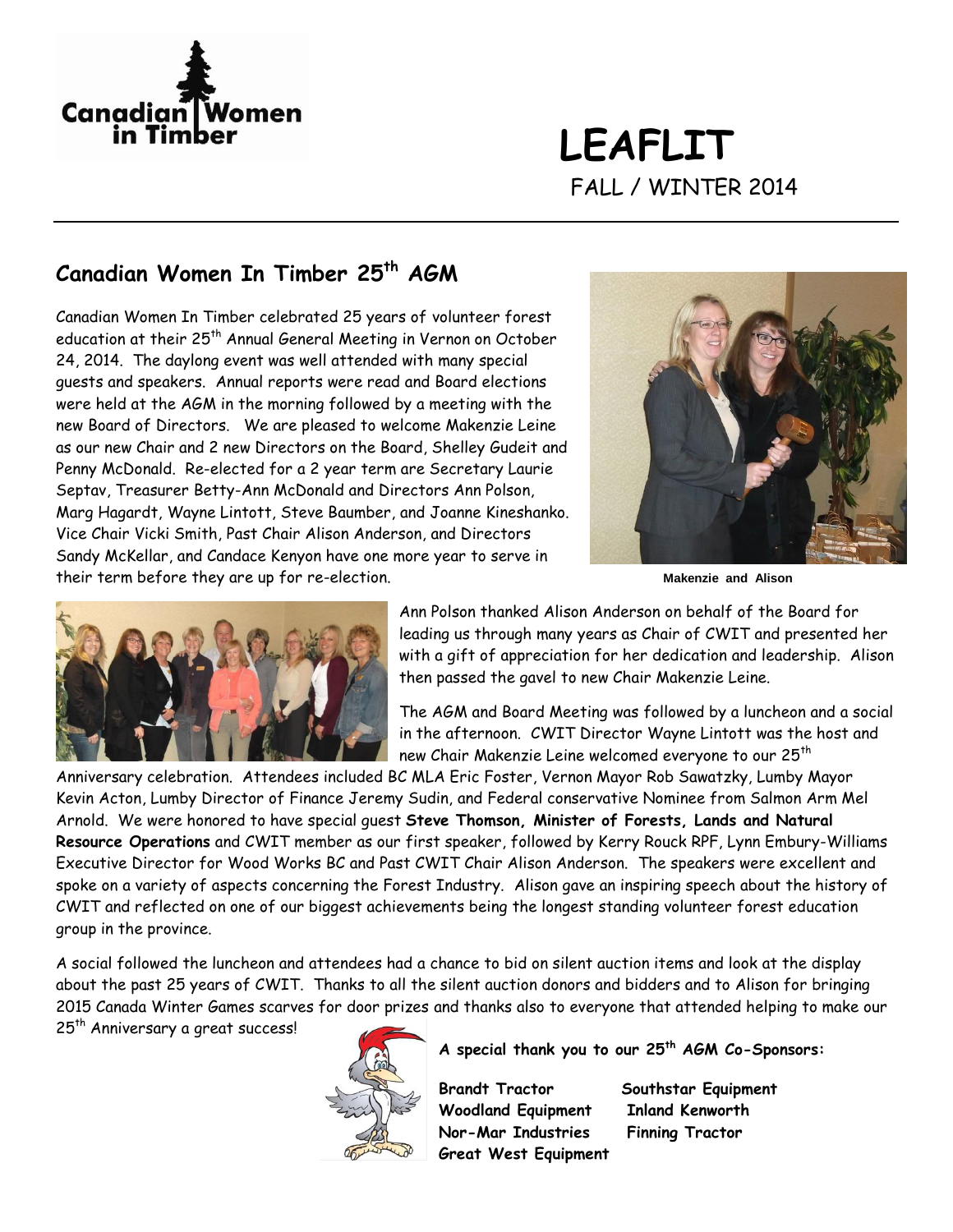

### **New CWIT Chair Makenzie Leine**

Makenzie is a Registered Professional forester. She acquired her Degree in Forest Business Management from the University of Alberta in 2001. Makenzie has had the opportunity to work in many facets of the industry from inventory and ecological surveys, planning and operations with a major consulting firm, manufacturing companies, logging contractors, private land owners, government, and now, her own consulting firm. She has worked on both crown and private land in BC, Alberta and Columbia.

#### **From the Chair – Makenzie Leine**

I started in the industry very young, two weeks old actually, that was when my family moved to a logging camp on the West Coast of Vancouver Island. This was my introduction to an industry full of good people, an honest living, and a resource that, if managed responsibly, will support the community in perpetuity.

It was my first science teacher in grade 7 that introduced me to a growing group of people that didn't understand or like the idea of forest management. They were building a powerful argument against an industry that I considered my family, whom I was very proud of. And that was the start of my own understanding of the misinformation and challenges in dispelling it. Grade 7 science was followed by the "War in the Woods" and a whole new facet to operating in the forest.

Now, enough about me, in cometh the most dedicated and amazing group of people who understood right to the core of their household the importance of communicating about our business. 25 years ago the Canadian Women in Timber saw the need to enhance the public's understanding of sustainable forest management, started doing it, and are still doing it.

The need continues and this group continues to deliver, tirelessly, including adapting to a changing communication environment and issues; an activity book to Facebook, regulatory change to climate change. They are only in it for their dedication to ensuring that the facts are known. Their tag line: "Don't ever give up, in the name of truth".

I am excited and very honoured to be a part of this group and join them in the "don't ever give up part" because I, like them, truly believe in this industry and its people and the importance of sharing that message with others.



# **Splinter's Travels**

Our Splinter books have travelled to China, taken there by ladies from China that had a booth at the ILA trade show, to 2 classrooms in Olds Alberta and to a Junior Forest Wardens group in Calgary Alberta.



Calgary Eagles Junior Forest Wardens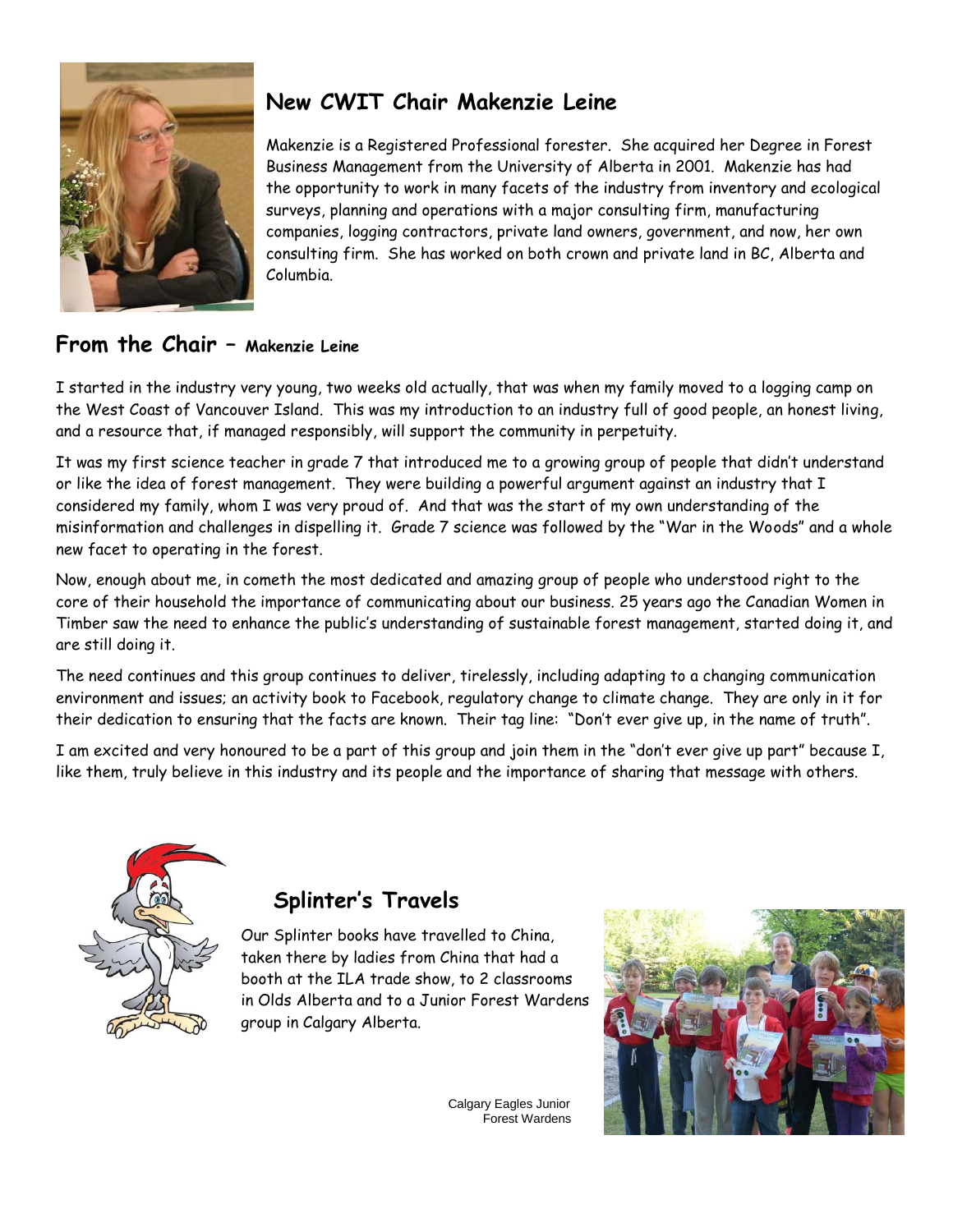# **ILA Tradeshow and Conference**

**Thanks once again to the Interior Logging Association** for donating a booth to CWIT on May 8-10. Vicki, Ann, Joanne and Betty-Ann were busy at the booth giving away our handouts: Splinter books, pens, pencils, pencil sharpeners and frizbees.

Our draw winners of the Kobo Reader and toy chainsaw were won by Debbie Zandbelt of Vernon and Lynda Westby of Armstrong. George Anderson of Woodland Equipment kindly donated two toy excavators for a silent auction at our booth, which was greatly appreciated.

It is always fun to talk with people who have stopped by our booth over the years, and meet first time visitors. We were excited to sign up four new members.

We put together the silent auction for the ILA and received part of the proceeds, which will go toward hand-outs and educational information for future conventions and tradeshows.

**We are very grateful for the continuing support from the ILA.**

# **Salmon Arm Fall Fair**

Betty-Ann and Ann attended the Salmon Arm Fall Fair with the ILA Van September 5<sup>th</sup>-7<sup>th</sup>. We had many more people stop by this year, as our location was more visible than last year. We had very positive feed-back from everyone who toured the van and took the time to stop and chat. Our Splinter books were very popular, especially for the parents who home school their children. We also had an interesting chat with a Forester from Austria. He compared the way of our forest practices to the way things are done in Austria.

#### **ABCFP Conference – February 18-20, 2015**

Canadian Women In Timber will have a booth at the ABCFP Conference in Nanaimo in February thanks to **Island Timberlands.** They have donated their Tradeshow booth to Canadian Women In Timber. **Thank you Island Timberlands**